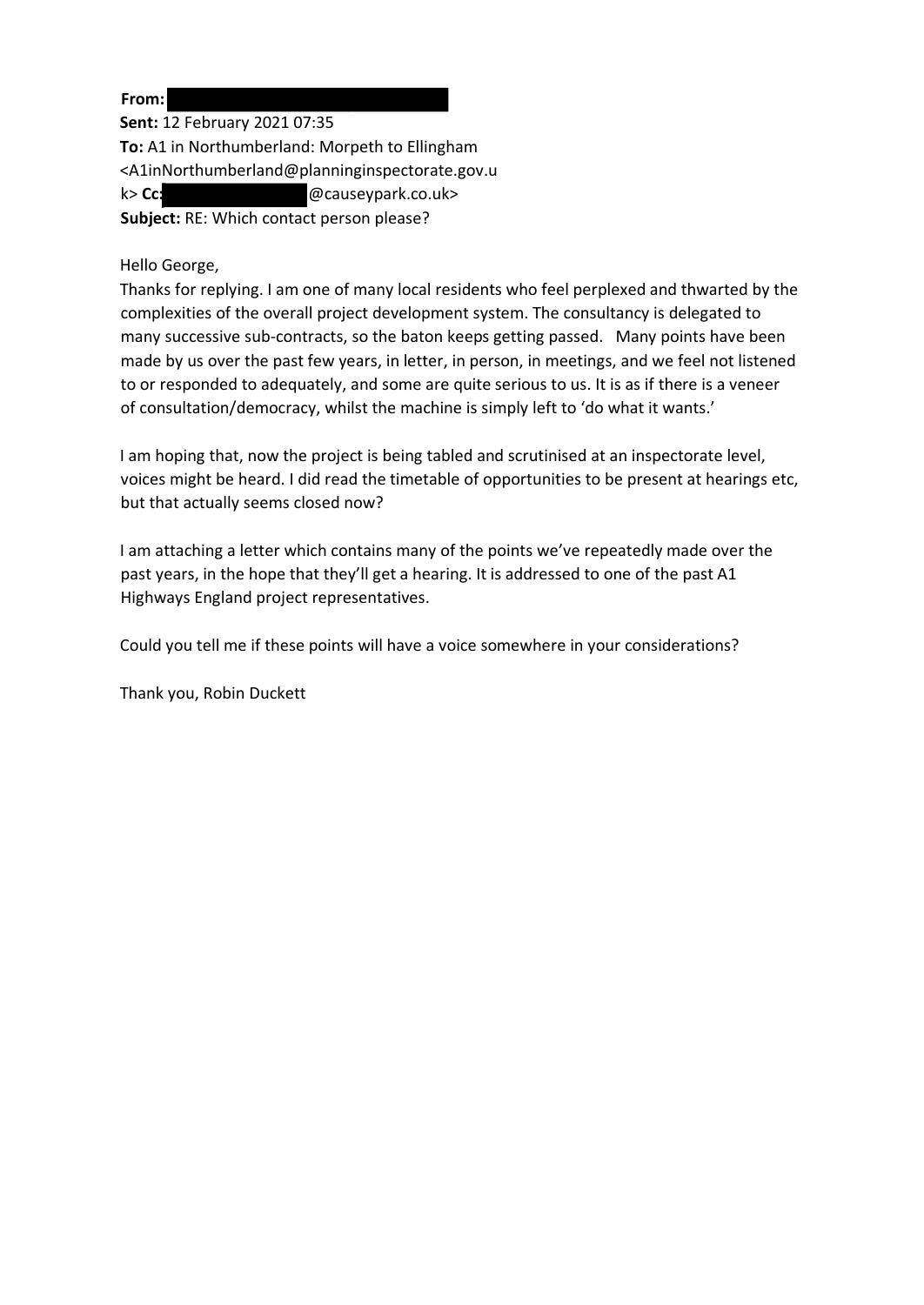

Monday, 18 May 2020

# response to Highways England letter TR010041 April 2020

Dear Mark Stoneman,

In response to your letter TR010041 April 2020, I have listed various comments below. They question various of the processes and rationales in the report. I am noting various seeming contradictions, unproven assertions and inconsistencies, in the hope that the general process will be further scrutinised and brought to better account than we were able to do during the 'consultation.'

These are all prompted by the basic agenda of disapproving in principle the choice of the Green route for the southern section. My position is one of a local resident and so know the irreparable destruction to the land and environment which this route will make, in my view unnecessarily, as it is the most destructive (and expensive) of the three choices.

Please note that your records have my details as Robin Ducket,

 $\blacksquare$ . This is actually the address of  $\blacksquare$  and .

Thank you, Robin Duckett

## **The accompanying letter TR0100041 April 2020:**

"an opportunity has been identified …" . This is a very strange explanation in the introduction to combining the planning applications: identified by whom? What opportunity? When? What is different to before? Did the opportunity not exist before, or is this a new strategy?

The letter stated that responses had to be in by midday Thursday  $14<sup>th</sup>$  May – however the date stated on the HE website and subsequently confirmed by  $\blacksquare'$  's email is 21<sup>st</sup> May.

## **The Report**

1.1.2

To note: (a) proposes to take 167 hectares of land. (b) proposes to take 74.6 hectares. Nearly 100 hectares more in the case of (a) However this does not take into account additional land which is made marginal through slicing up fields.

## 1.1.5

The proposed local road has been 'end-stopped' in detailed plans which were tabled after the main 'choice' consultation . The reason for this has not been explained. It also means that it will not such a be a local road but will require traffic to join the new envisaged A1 in any case.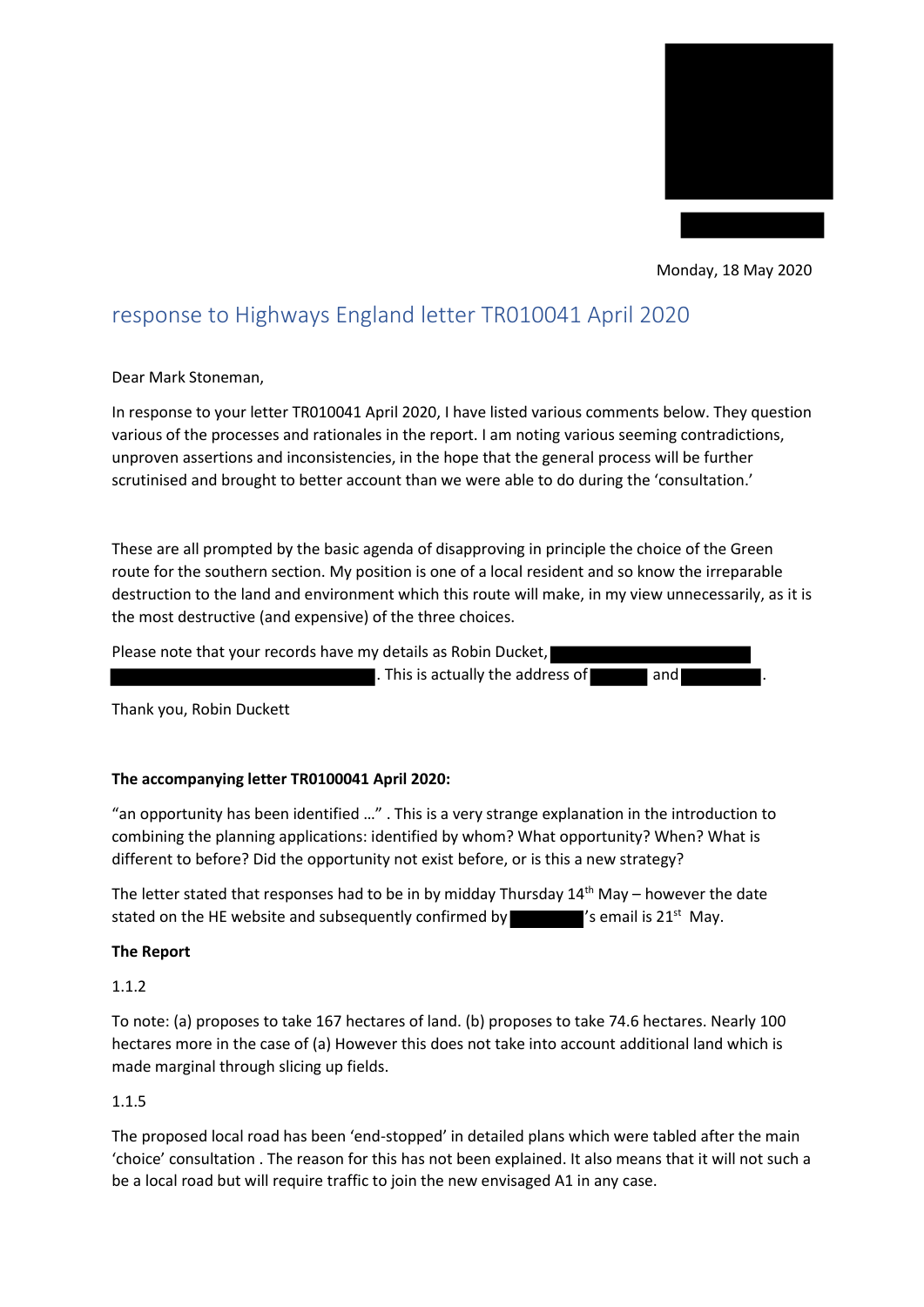# 1.1.5

'provision of new access tracks and bridges': New Houses Farm tenants have repeatedly been denied requests to have an access bridge. On the current plans this will imply an additional daily 8 mile journey, going north, then south again, (if we are travelling south) for the same destination.

# 3.1.5

In general the assertions for the bases of choice are unproven. – and, with the rationales for N and S sections taken together, seem also contradictory (arguments for *not* tabling choices in the N section would also seem to apply but inversely, to The current Green choice on the S section (cost, value for money, disruption.)

(a) We contested this at the time as we counted many more submitted objections than did the Land Agency (one response said that several objections had been 'consolidated' or discounted.)

(d) This does not provide a N-S route for New Houses Farm tenants/residents. In general the 'provision of an alternative route should closures be required' seems so random as to be irrelevant as a design factor – it is not enacted elsewhere in the dualling scheme (e.g. it is shown as an option but discounted, for the N section.)

(f) 'affects fewer landowners' this is a disingenuous phrase. The scheme will destroy many hectares of prime farmland. Since when has the number of landowners affected been a factor? The 'more agricultural land' is considerable more than 100 hectares greater than the Alnwick / Ellingham section quoted in the document, as it will render unusable many further hectares to those already identified for direct use by the green route.

NB no mention is made of the two houses/homesteads which have already been swallowed up by the scheme.

# NB2

Comparing 3.1.5 and 3.1.10 the rationales for choice in the two schemes seem entirely opposite. For example the main reason for not choosing a land-take route on the northern section is that it is 'more expensive' and will have 'an adverse impact on the environment.' These are both obvious factors which will occur in the choice of green on the Southern section. These factors do not seem to be of any significance in the choices made in the southern section. (I am led to wonder whether other factors may be in play, which are not tabled in the consultation – the choices are such inverse mirrors of each other.)

# 4.1.5

The green route was changed subsequent to the main consultation period, taking land which was outside the corridor of the consulted green route. No good explanation for this was made – we did receive a letter that the original map was indicative only, that there may have been an error in the sketch given out for consultation, but that in any case the consultation was non-statutory.

# 5.6.3

Environmental impact on ancient woodland and watercourses.:

We all know that new planting does not equate to 'replacing ancient woodland.'